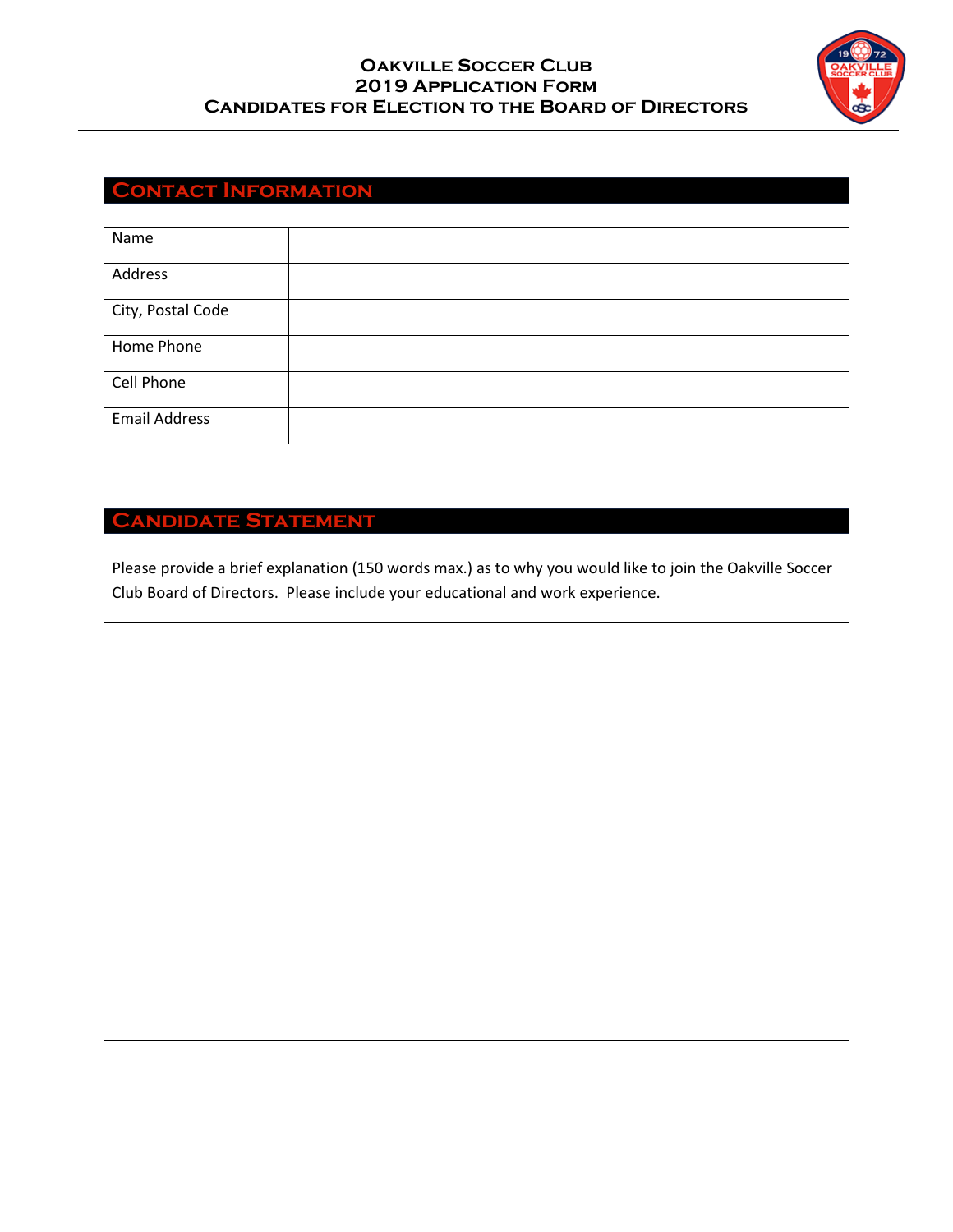## **Oakville Soccer Club 2019 Application Form Candidates for Election to the Board of Directors**

# **Competencies Insert 'X'**

| Previous Board Experience<br>Accounting / Financial Analysis<br>Legal Expertise<br>Corporate Governance<br>Marketing / Sales<br>Corporate Sponsorship<br>HR / Performance Management / Compensation<br>IT / E-Commerce / Data Security / Marketing & Communications*<br>Business Planning & Development / Fundraising<br>Strategic Planning / Long-term Strategic Vision*<br>Management Experience<br><b>Member Relations / Communications</b><br>Operations* / Project Management<br><b>Risk &amp; Controls</b><br>Municipal Planning Acts & Regulations<br>Government Relations / Understanding Local Political Environment<br>Community / Public Relations |  |  |
|---------------------------------------------------------------------------------------------------------------------------------------------------------------------------------------------------------------------------------------------------------------------------------------------------------------------------------------------------------------------------------------------------------------------------------------------------------------------------------------------------------------------------------------------------------------------------------------------------------------------------------------------------------------|--|--|
|                                                                                                                                                                                                                                                                                                                                                                                                                                                                                                                                                                                                                                                               |  |  |
|                                                                                                                                                                                                                                                                                                                                                                                                                                                                                                                                                                                                                                                               |  |  |
|                                                                                                                                                                                                                                                                                                                                                                                                                                                                                                                                                                                                                                                               |  |  |
|                                                                                                                                                                                                                                                                                                                                                                                                                                                                                                                                                                                                                                                               |  |  |
|                                                                                                                                                                                                                                                                                                                                                                                                                                                                                                                                                                                                                                                               |  |  |
|                                                                                                                                                                                                                                                                                                                                                                                                                                                                                                                                                                                                                                                               |  |  |
|                                                                                                                                                                                                                                                                                                                                                                                                                                                                                                                                                                                                                                                               |  |  |
|                                                                                                                                                                                                                                                                                                                                                                                                                                                                                                                                                                                                                                                               |  |  |
|                                                                                                                                                                                                                                                                                                                                                                                                                                                                                                                                                                                                                                                               |  |  |
|                                                                                                                                                                                                                                                                                                                                                                                                                                                                                                                                                                                                                                                               |  |  |
|                                                                                                                                                                                                                                                                                                                                                                                                                                                                                                                                                                                                                                                               |  |  |
|                                                                                                                                                                                                                                                                                                                                                                                                                                                                                                                                                                                                                                                               |  |  |
|                                                                                                                                                                                                                                                                                                                                                                                                                                                                                                                                                                                                                                                               |  |  |
|                                                                                                                                                                                                                                                                                                                                                                                                                                                                                                                                                                                                                                                               |  |  |
|                                                                                                                                                                                                                                                                                                                                                                                                                                                                                                                                                                                                                                                               |  |  |
|                                                                                                                                                                                                                                                                                                                                                                                                                                                                                                                                                                                                                                                               |  |  |
| Knowledge of Soccer Locally / Provincially / Nationally                                                                                                                                                                                                                                                                                                                                                                                                                                                                                                                                                                                                       |  |  |
| Knowledge of Other Community Sports Organizations                                                                                                                                                                                                                                                                                                                                                                                                                                                                                                                                                                                                             |  |  |
| Familiarity with Long Term Player Development (LTPD)                                                                                                                                                                                                                                                                                                                                                                                                                                                                                                                                                                                                          |  |  |

\**The Board is currently seeking candidates with these specific skillsets*

## **Core Requirements**

Over and above the competency matrix, the Oakville Soccer Club requires the following of all Board members:

| Confidentiality                   | Integrity and Accountability                  |
|-----------------------------------|-----------------------------------------------|
| Sound Judgement                   | Independence and Impartiality                 |
| <b>Solid Communication Skills</b> | <b>Analytical Skills</b>                      |
| <b>Decision Making Skills</b>     | Strategic Thinking/Long-term Strategic Vision |
| <b>Relationship Building</b>      | Initiative                                    |
| Collegiality                      | Hold Club Interest over Self Interest         |

| Are you currently free of any bankruptcy/insolvency proceedings? □ Yes □ No |  |
|-----------------------------------------------------------------------------|--|
|                                                                             |  |

Can you provide a valid Vulnerable Sector Screening?  $\square$  Yes  $\square$  No